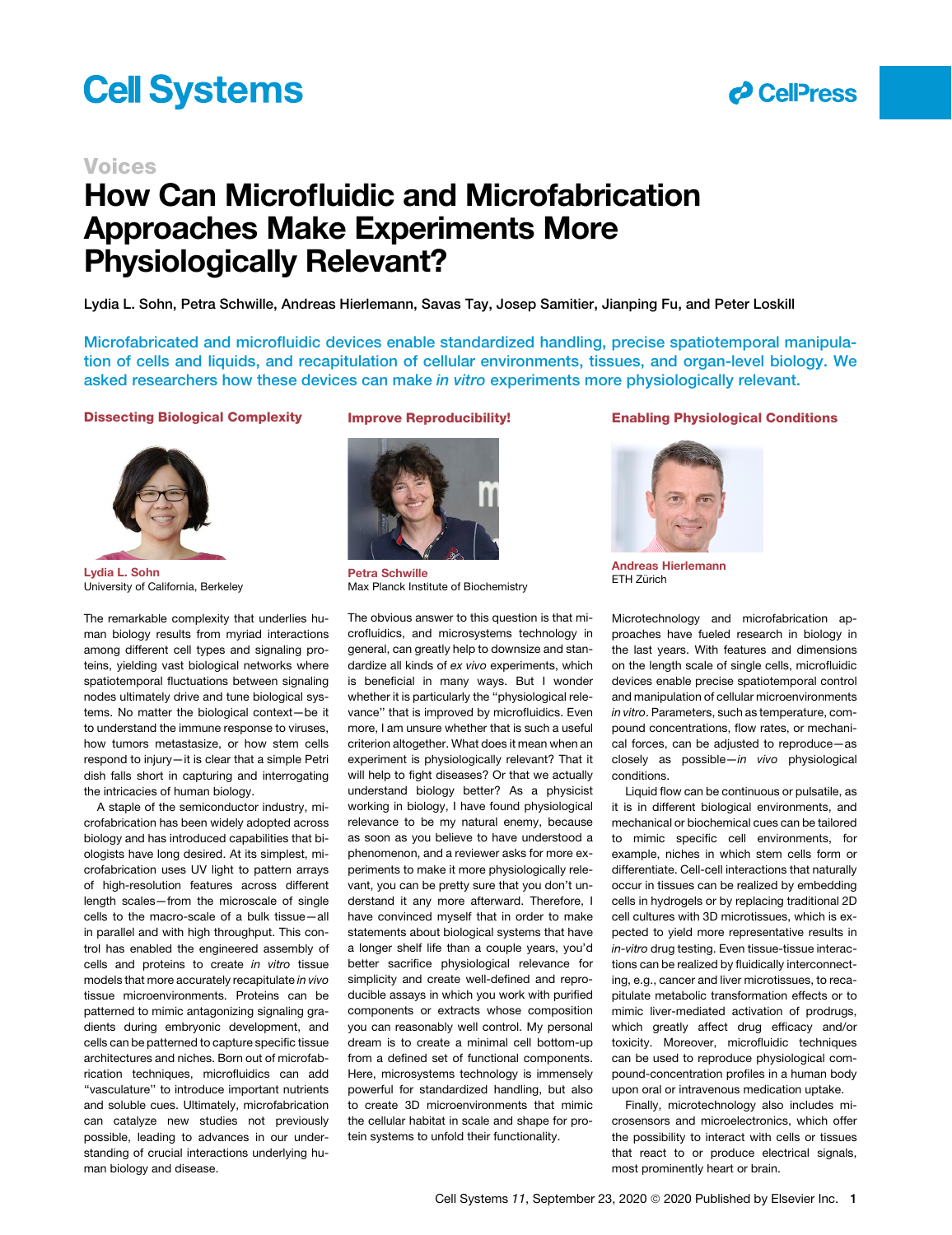

#### Controlling Space and Time



Savas Tay University of Chicago

Biological systems are inherently complex and dynamic, and experiments need to capture these features to be relevant. Tissues consist of many molecules and cell types whose numbers, positions and configurations must be determined to understand and model their functions. Moreover, these properties constantly change. Such dynamics is central to processes like metabolism, immunity, development, and to many diseases. If we can generate accurate and reproducible datasets with sufficient complexity and spatiotemporal resolution, we can build computer models that will lead to a revolution in basic biology and medicine.

Automated microfluidics can enable this revolution. Microfluidics allows controlling the temporal and spatial scale of experiments precisely in a very broad range, from micrometers to centimeters, and from milliseconds to days. Using microfluidics, cells can be pre-arranged in 2D and 3D co-cultures with predefined positions to mimic tissues and be exposed to dynamic chemical stimuli that mimic natural signaling systems. Dose, timing, duration, combinations and order of signaling molecules can be precisely controlled using microfluidics.

Microfluidics improves the accuracy and reproducibility of biological measurements by reducing pipetting errors. Moreover, parallelized microfluidic systems greatly increase the throughput of biological experiments. Finally, combination of automated microfluidics with closed-loop feedback control and artificial intelligence can reveal truly autonomous experimental systems that can drive (or evolve) biological systems to a desired outcome without human intervention.

#### Organs-on-Chips



Josep Samitier University of Barcelona

Today, its envisioned that having complete control of the flows at micrometric scales combined with cell cultures will allow the construction of systems that can mimic complex physiological functions. The concept of ''organ on a chip device'' (OoC) that enhances ''life-like'' environments for cell culture, aims at a better approximation of *in vivo* cellular organization, function, and interactions than simple 2D tissue-culture systems. OoC attempts to reliably reproduce the biological and physiological *in vivo* characteristics, including different cell co-culture to reduce the use of animals. It is an interesting alternative due to its versatility, controlled rapid analysis, repeatability and low-cost design to mimic both *in vivo* physiological and pathological conditions.

Would OoC be able to mimic organ-level functions? The challenges facing the development of living systems on chips are multiplied by the fact that each organ represents its own set of challenges. The small sample volumes involved makes collecting and analyzing metabolites difficult, the effects of polymers and microfluidics on cell behavior are still poorly understood, and integration of multiple OoCs is in the frontier of the present technological capabilities. Probably the evolution of dynamic control of different media and cues for cell culture, the *in situ* on-chip real-time visualization of molecular processes, the improvements of the 3D printing (and bio-printing) technologies and the use of cells from patients for personalized disease modeling would be key issues for OoC development.

#### Multicellular Microfluidics

Voices

**Cell Systems** 



Jianping Fu University of Michigan

Microengineering tools have been developed to provide new functionalities for dynamic quantitative measurements and perturbations down to the single-cell level. These tools have also become more widely adopted by biologists to tackle their favorite questions. While this trend will continue, given the need to maximize the physiological relevance of *in vitro* culture systems, however, the complexity and dynamic nature of physiological environments cannot be understated.

Microengineering tools are successful in studying cell migration and tumor angiogenesis and establishing human ''organs-on-chips.'' Importantly, there are exciting emerging areas where they will make important impacts, such as multicellular development and self-organization and developmental bioengineering. Microengineering tools are powerful for controlling initial seeding and positioning of single cells and cell clusters. Furthermore, microfluidics can provide local signaling centers/sources to trigger symmetry breaking and establish dynamic signaling gradients, critical for pattern formation and tissue morphogenesis. Microengineering tools can also allow integrated controls of both soluble biochemical signals and insoluble biophysical cues and studying the roles of tissue geometry and mechanical forces in influencing cell signaling and cell-cell communication in multicellular development. Another critical aspect for microengineering tools to address is scaling up to ensure their compatibility with prolonged culture and continuous growth of multicellular structures while maintaining their unique advantages.